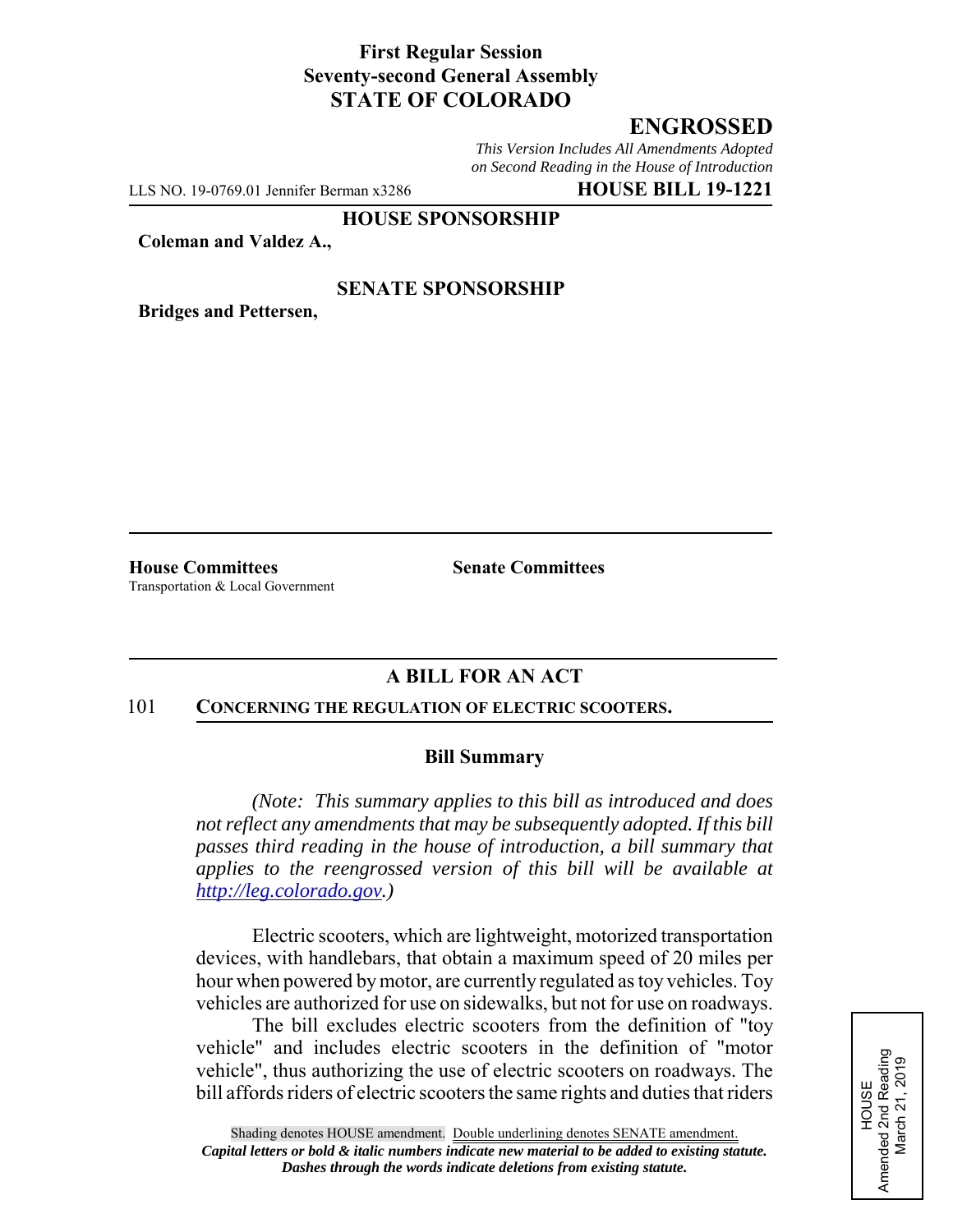of electrical assisted bicycles have under the laws of the state.

**Section 5** of the bill authorizes a local government to regulate the operation of an electric scooter in a manner that is no more restrictive than the manner in which the local government may regulate an electrical assisted bicycle.

 *Be it enacted by the General Assembly of the State of Colorado:* **SECTION 1.** In Colorado Revised Statutes, 42-1-102, **amend** (48.5)(b), (58), (103.5)(c), and (112); and **add** (28.8) as follows: **42-1-102. Definitions.** As used in articles 1 to 4 of this title 42, unless the context otherwise requires: (28.8) (a) "ELECTRIC SCOOTER" MEANS A DEVICE: (I) WEIGHING LESS THAN ONE HUNDRED POUNDS; (II) WITH HANDLEBARS AND AN ELECTRIC MOTOR; (III) THAT IS POWERED BY AN ELECTRIC MOTOR OR HUMAN POWER; AND (IV) THAT HAS A MAXIMUM SPEED OF TWENTY MILES PER HOUR ON A PAVED LEVEL SURFACE WHEN POWERED SOLELY BY THE ELECTRIC MOTOR. (b) "ELECTRIC SCOOTER" DOES NOT INCLUDE AN ELECTRICAL ASSISTED BICYCLE, EPAMD, MOTORCYCLE, OR LOW-POWER SCOOTER. 16 (48.5) (b) "Low-power scooter" shall DOES not include a toy vehicle, bicycle, electrical assisted bicycle, ELECTRIC SCOOTER, 18 wheelchair, or any device designed to assist mobility-impaired people WITH MOBILITY IMPAIRMENTS who use pedestrian rights-of-way. (58) "Motor vehicle" means any self-propelled vehicle that is designed primarily for travel on the public highways and that is generally 22 and commonly used to transport persons and property over the public highways or a low-speed electric vehicle; except that the term does not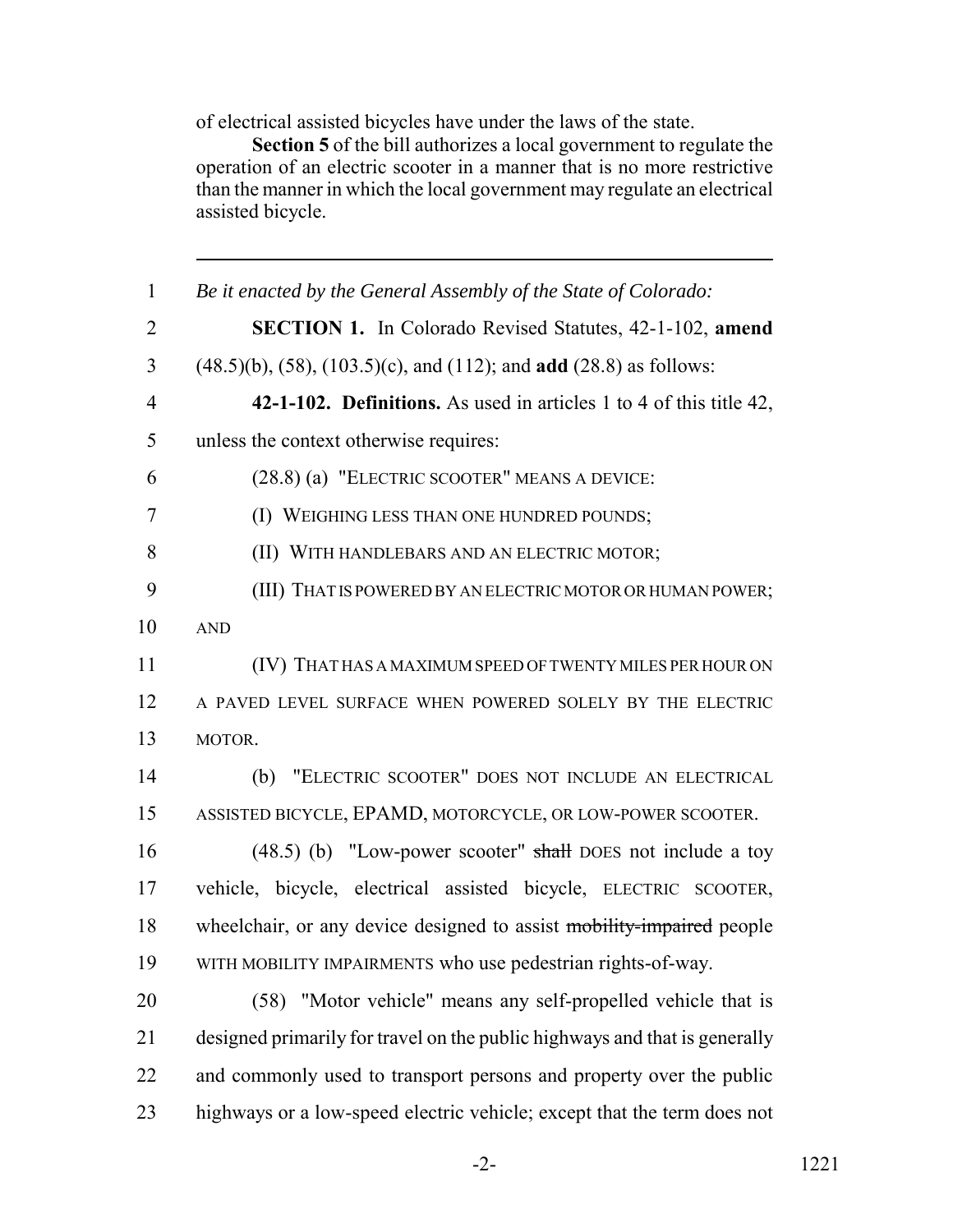include electrical assisted bicycles, ELECTRIC SCOOTERS, low-power scooters, wheelchairs, or vehicles moved solely by human power. For the purposes of the offenses described in sections 42-2-128, 42-4-1301, 42-4-1301.1, and 42-4-1401 for farm tractors and off-highway vehicles, as defined in section 33-14.5-101 (3), operated on streets and highways, "motor vehicle" includes a farm tractor or an off-highway vehicle that is not otherwise classified as a motor vehicle. For the purposes of sections 42-2-127, 42-2-127.7, 42-2-128, 42-2-138, 42-2-206, 42-4-1301, and 42-4-1301.1, "motor vehicle" includes a low-power scooter.

 (103.5) (c) "Toy vehicle" does not include ELECTRIC SCOOTERS, off-highway vehicles, or snowmobiles.

 (112) "Vehicle" means a device that is capable of moving itself, or of being moved, from place to place upon wheels or endless tracks. "Vehicle" includes without limitation, a bicycle, electrical assisted bicycle, ELECTRIC SCOOTER, or EPAMD, but does not include a wheelchair, off-highway vehicle, snowmobile, farm tractor, or implement of husbandry designed primarily or exclusively for use and used in agricultural operations or any device moved exclusively over stationary rails or tracks or designed to move primarily through the air.

 **SECTION 2.** In Colorado Revised Statutes, 42-3-103, **amend** 21  $(1)(b)(I)$  as follows:

 **42-3-103. Registration required - exemptions.** (1) (b) This subsection (1) does not apply to the following:

 (I) A bicycle, electrical assisted bicycle, ELECTRIC SCOOTER, or other human-powered vehicle;

 **SECTION 3.** In Colorado Revised Statutes, 42-4-109, **amend** (7) and (11) as follows: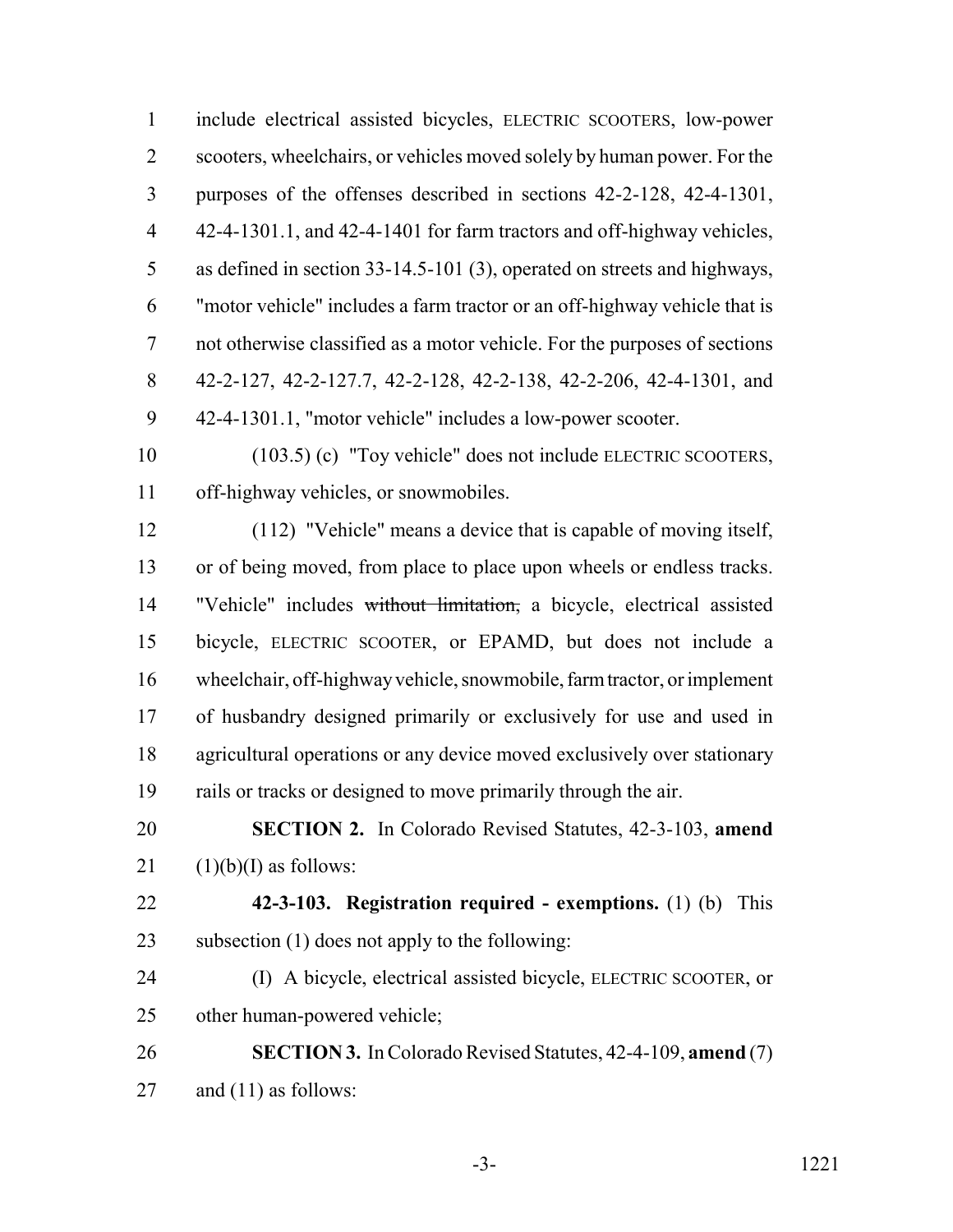**42-4-109. Low-power scooters, animals, skis, skates, and toy vehicles on highways.** (7) For the sake of uniformity and bicycle, electrical assisted bicycle, ELECTRIC SCOOTER, and low-power scooter safety throughout the state, the department in cooperation with the department of transportation shall prepare and make available to all local jurisdictions for distribution to bicycle, electrical assisted bicycle, ELECTRIC SCOOTER, and low-power scooter riders a digest of state regulations explaining and illustrating the rules of the road, equipment 9 requirements, and traffic control devices that are applicable to such THE riders and their bicycles, electrical assisted bicycles, ELECTRIC SCOOTERS, or low-power scooters. Local authorities may supplement this digest with a leaflet describing any additional regulations of a local nature that apply within their respective jurisdictions.

 (11) Where suitable bike paths, horseback trails, or other trails have been established on the right-of-way or parallel to and within one-fourth mile of the right-of-way of heavily traveled streets and highways, the department of transportation may, subject to the provisions 18 of section 43-2-135, C.R.S., by resolution or order entered in its minutes, and local authorities may, where suitable bike paths, horseback trails, or other trails have been established on the right-of-way or parallel to it within four hundred fifty feet of the right-of-way of heavily traveled streets, by ordinance, determine and designate, upon the basis of an engineering and traffic investigation, those heavily traveled streets and highways upon which shall be prohibited any bicycle, electrical assisted bicycle, ELECTRIC SCOOTER, animal rider, animal-drawn conveyance, or other class or kind of nonmotorized traffic that is found to be incompatible with the normal and safe movement of traffic, and, upon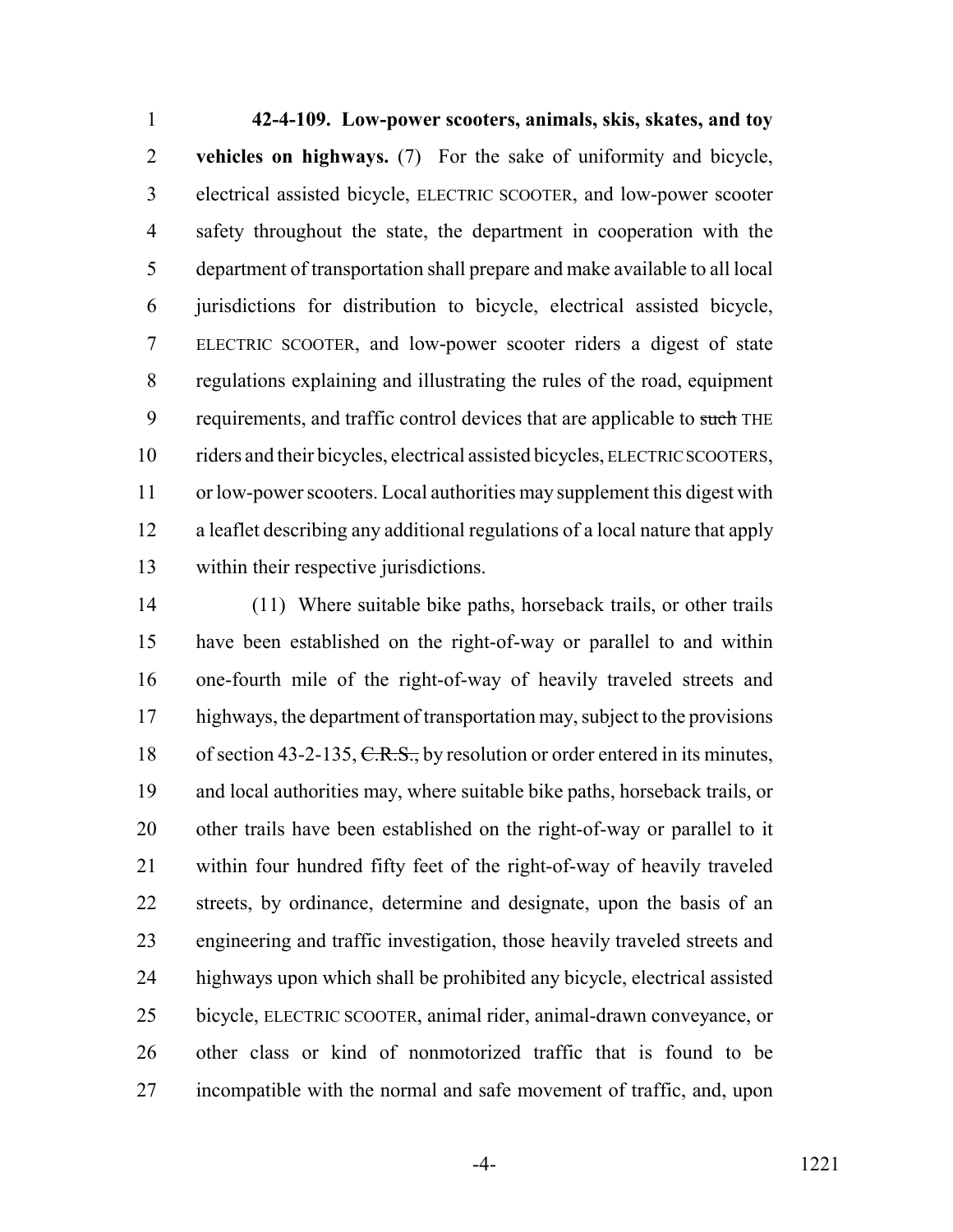such a determination, the department of transportation or local authority 2 shall erect appropriate official signs giving notice thereof OF THE PROHIBITION; except that, with respect to controlled access highways, 4 section 42-4-1010 (3) shall apply APPLIES. When such THE official signs 5 are erected, no A person shall NOT violate any of the instructions 6 contained thereon ON THE OFFICIAL SIGNS.

 **SECTION 4.** In Colorado Revised Statutes, 42-4-111, **amend** (1)(dd); and **add** (1)(ff) as follows:

 **42-4-111. Powers of local authorities.** (1) Except as otherwise provided in subsection (2) of this section, this article 4 does not prevent local authorities, with respect to streets and highways under their 12 jurisdiction and within the reasonable exercise of the police power, from: (dd) Authorizing or prohibiting the use of an electrical assisted bicycle OR ELECTRIC SCOOTER on a bike or pedestrian path in accordance

 (ff) REGULATING THE OPERATION OF AN ELECTRIC SCOOTER, 17 CONSISTENT WITH THIS TITLE 42.

 **SECTION 5.** In Colorado Revised Statutes, 42-4-221, **amend** (1), (2), (3), (4), (5), (6), (7), and (8); and **add** (8.5) as follows:

 **42-4-221. Bicycle, electric scooter, and personal mobility device equipment.** (1) No other provision of this part 2 and no provision 22 of part 3 of this article shall apply ARTICLE 4 APPLIES to a bicycle, electrical assisted bicycle, ELECTRIC SCOOTER, or EPAMD or to equipment for use on a bicycle, electrical assisted bicycle, ELECTRIC 25 SCOOTER, or EPAMD except those provisions in this article ARTICLE 4 made specifically applicable to such a vehicle.

(2) Every bicycle, electrical assisted bicycle, ELECTRIC SCOOTER,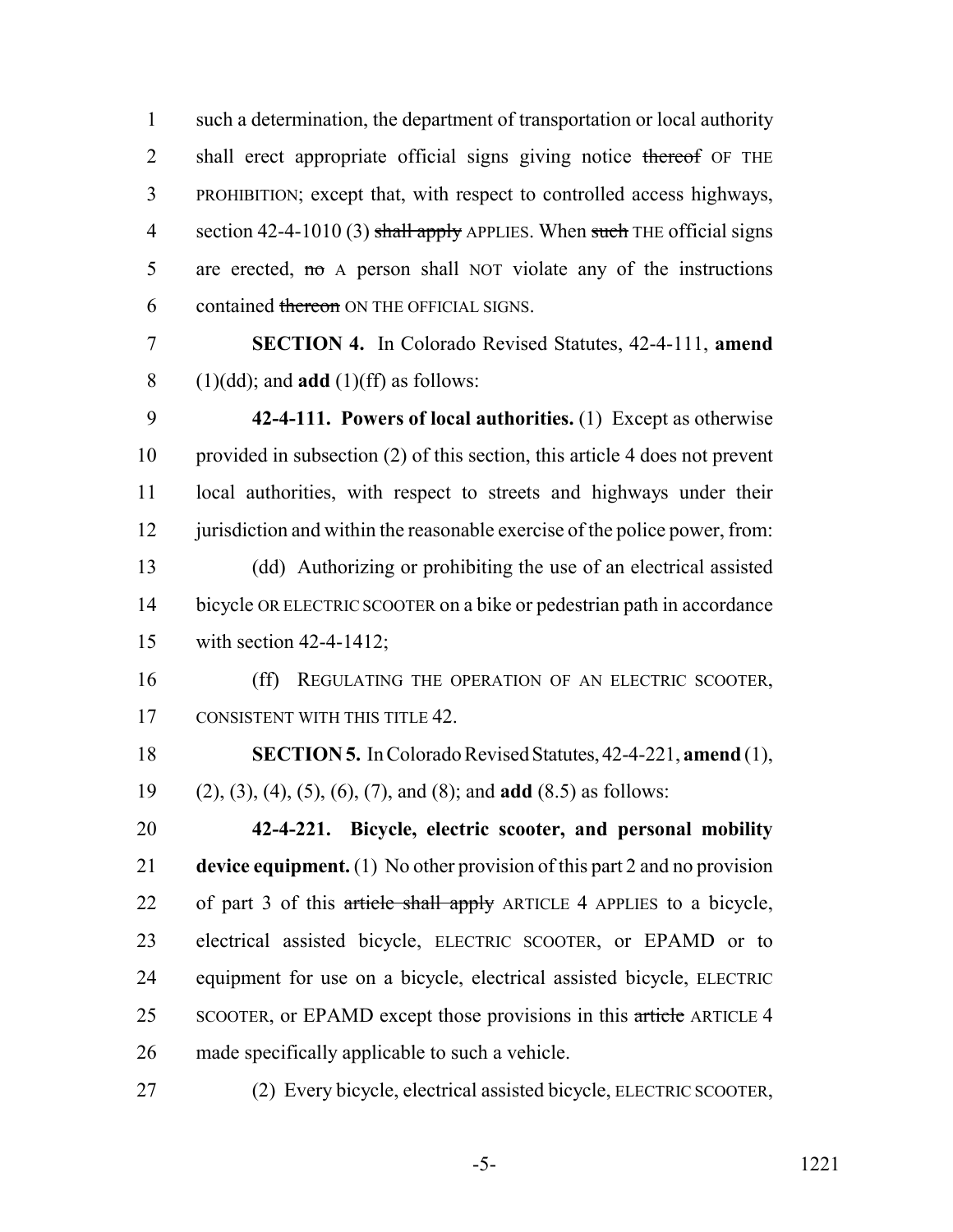or EPAMD in use at the times described in section 42-4-204 shall be equipped with a lamp on the front emitting a white light visible from a distance of at least five hundred feet to the front.

 (3) Every bicycle, electrical assisted bicycle, ELECTRIC SCOOTER, or EPAMD shall be equipped with a red reflector of a type approved by the department, which shall be visible for six hundred feet to the rear when directly in front of lawful lower beams of head lamps on a motor vehicle.

 (4) Every bicycle, electrical assisted bicycle, ELECTRIC SCOOTER, or EPAMD when in use at the times described in section 42-4-204 shall be equipped with reflective material of sufficient size and reflectivity to be visible from both sides for six hundred feet when directly in front of lawful lower beams of head lamps on a motor vehicle or, in lieu of such reflective material, with a lighted lamp visible from both sides from a distance of at least five hundred feet.

 (5) A bicycle, electrical assisted bicycle, ELECTRIC SCOOTER, or EPAMD or its rider may be equipped with lights or reflectors in addition to those required by subsections (2) to (4) of this section.

 (6) A bicycle, or electrical assisted bicycle, OR ELECTRIC SCOOTER 20 shall not be equipped with, nor shall any person use upon a bicycle,  $\sigma$ electrical assisted bicycle, OR ELECTRIC SCOOTER, any siren or whistle.

22 (7) Every bicycle, or electrical assisted bicycle, OR ELECTRIC SCOOTER shall be equipped with a brake or brakes that will enable its 24 rider to stop the bicycle, or electrical assisted bicycle, OR ELECTRIC SCOOTER within twenty-five feet from a speed of ten miles per hour on dry, level, clean pavement.

27 (8) A person engaged in the business of selling bicycles,  $\sigma$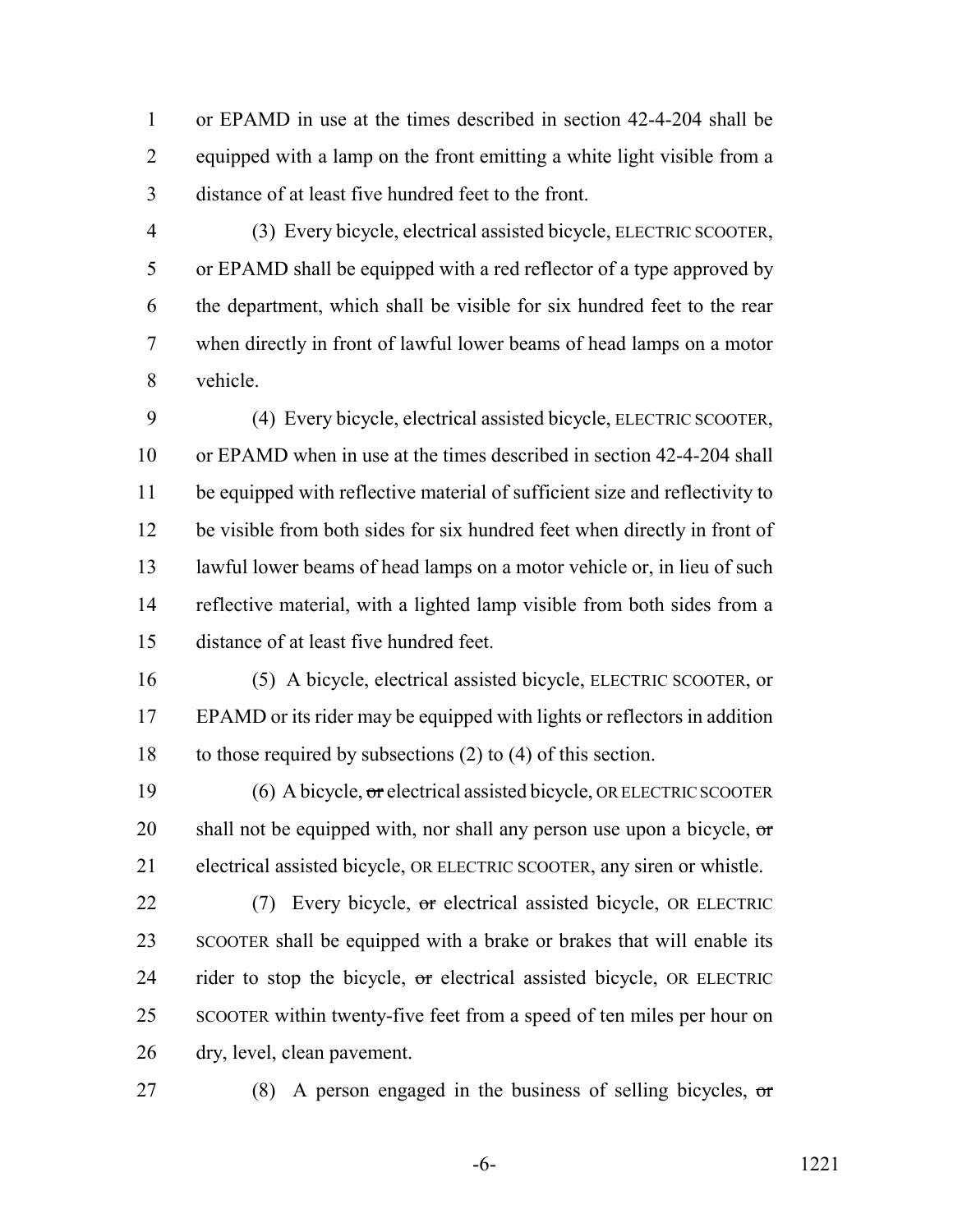electrical assisted bicycles, OR ELECTRIC SCOOTERS at retail shall not sell 2 any bicycle, or electrical assisted bicycle, OR ELECTRIC SCOOTER unless 3 the bicycle, or electrical assisted bicycle, OR ELECTRIC SCOOTER has an identifying number permanently stamped or cast on its frame.

 (8.5) A LOCAL GOVERNMENT MAY REGULATE THE OPERATION OF AN ELECTRIC SCOOTER IN A MANNER THAT IS NO MORE RESTRICTIVE THAN THE MANNER IN WHICH THE LOCAL GOVERNMENT MAY REGULATE THE OPERATION OF A CLASS 1 ELECTRICAL ASSISTED BICYCLE.

 **SECTION 6.** In Colorado Revised Statutes, 42-4-224, **amend** (3) as follows:

 **42-4-224. Horns or warning devices.** (3) No A bicycle, electrical assisted bicycle, ELECTRIC SCOOTER, or low-power scooter shall 13 NOT be equipped with, nor shall any person use upon such vehicle A BICYCLE, ELECTRICAL ASSISTED BICYCLE, ELECTRIC SCOOTER, OR LOW-POWER SCOOTER, a siren or whistle.

 **SECTION 7.** In Colorado Revised Statutes, 42-4-234, **amend** 17 (1)(a) and (1)(c) as follows:

 **42-4-234. Slow-moving vehicles - display of emblem.** (1) (a) All machinery, equipment, and vehicles, except bicycles, electrical assisted bicycles, ELECTRIC SCOOTERS, and other human-powered vehicles, designed to operate or normally operated at a speed of less than 22 twenty-five miles per hour on a public highway shall MUST display a triangular slow-moving vehicle emblem on the rear.

 (c) Bicycles, electrical assisted bicycles, ELECTRIC SCOOTERS, and 25 other human-powered vehicles shall be permitted but not required to MAY, BUT NEED NOT, display the emblem specified in this subsection (1). **SECTION 8.** In Colorado Revised Statutes, **amend** 42-4-503 as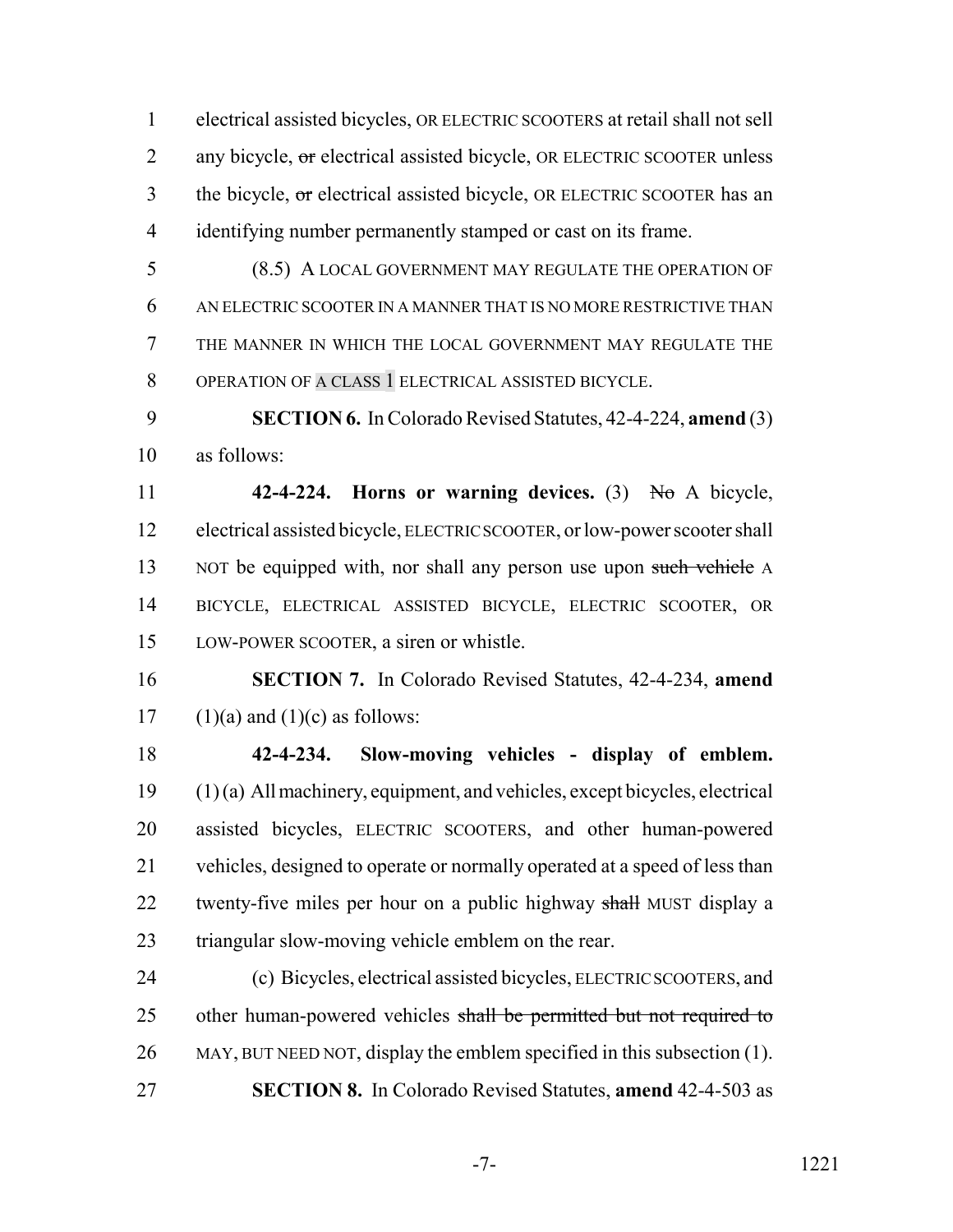1 follows:

2 **42-4-503. Projecting loads on passenger vehicles.** No 3 passenger-type vehicle, Except WITH REGARD TO THE OPERATION OF a 4 motorcycle, a bicycle, or an electrical assisted bicycle, OR ELECTRIC 5 SCOOTER, A PERSON shall be operated NOT OPERATE A PASSENGER-TYPE 6 VEHICLE on any highway with any load carried thereon ON THE VEHICLE 7 extending beyond the line of the fenders on the left side of such THE 8 vehicle nor extending more than six inches beyond the line of the fenders 9 on the right side thereof. Any OF THE VEHICLE. A person who violates this 10 section commits a class B traffic infraction.

11 **SECTION 9.** In Colorado Revised Statutes, 42-4-802, **amend** (3) 12 as follows:

 **42-4-802. Pedestrians' right-of-way in crosswalks.** (3) No A pedestrian shall NOT suddenly leave a curb or other place of safety and 15 ride a bicycle, ride an electrical assisted bicycle, OR ELECTRIC SCOOTER, OR walk or run into the path of a moving vehicle that is so close as to constitute an immediate hazard.

18 **SECTION 10.** In Colorado Revised Statutes, 42-4-1204, **amend** 19  $(4)$  as follows:

20 **42-4-1204. Stopping, standing, or parking prohibited in** 21 **specified places.** (4) (a) Paragraph (a) of subsection (1) SUBSECTION 22  $(1)(a)$  of this section shall DOES not prohibit persons A PERSON from 23 parking bicycles or electrical assisted bicycles A BICYCLE, ELECTRICAL 24 ASSISTED BICYCLE, OR ELECTRIC SCOOTER on sidewalks A SIDEWALK in 25 accordance with the provisions of section  $42-4-1412(11)(a)$  and  $(11)(b)$ . 26 (b) Paragraph (f) of subsection  $(1)$  SUBSECTION  $(1)(f)$  of this 27 section shall DOES not prohibit persons from parking two or more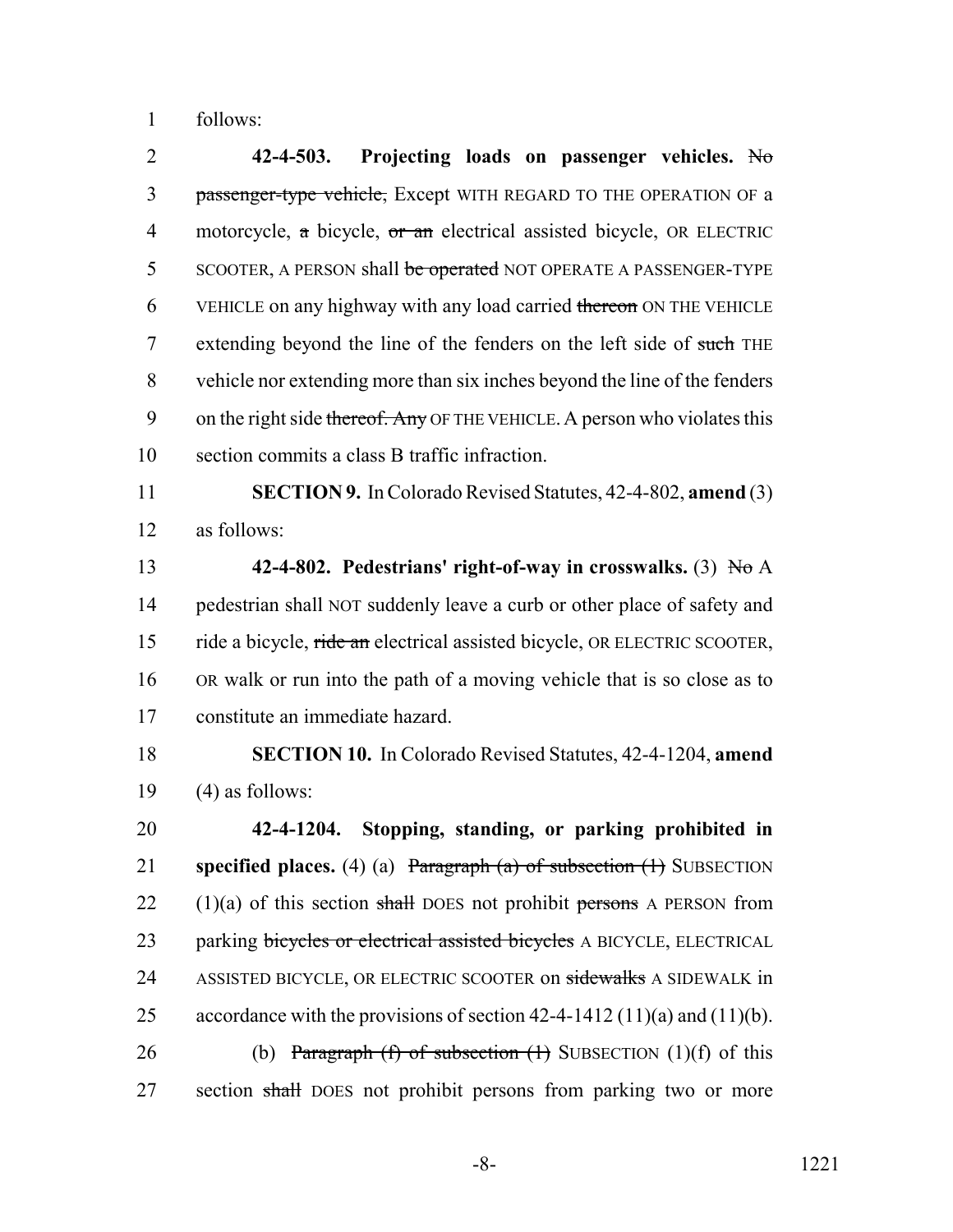1 bicycles, or electrical assisted bicycles, OR ELECTRIC SCOOTERS abreast in 2 accordance with the provisions of section 42-4-1412 (11)(d).

3 (c) Paragraphs (a), (c), and (d) of subsection  $(2)$  SUBSECTIONS 4 (2)(a), (2)(c), AND (2)(d) of this section shall DO not apply to bicycles or electrical assisted bicycles A BICYCLE, ELECTRICAL ASSISTED BICYCLE, OR ELECTRIC SCOOTER parked on sidewalks A SIDEWALK in accordance with 7 section 42-4-1412 (11)(a) and (11)(b).

 **SECTION 11.** In Colorado Revised Statutes, 42-4-1401, **amend** (1) as follows:

 **42-4-1401. Reckless driving - penalty.** (1) A person who drives a motor vehicle, bicycle, electrical assisted bicycle, ELECTRIC SCOOTER, or low-power scooter in such a manner as to indicate either a wanton or a willful disregard for the safety of persons or property is guilty of 14 reckless driving. A person convicted of reckless driving of a bicycle, or 15 electrical assisted bicycle, shall OR ELECTRIC SCOOTER IS not be subject 16 to the provisions of section 42-2-127.

 **SECTION 12.** In Colorado Revised Statutes, 42-4-1402, **amend** (1) as follows:

 **42-4-1402. Careless driving - penalty.** (1) A person who drives a motor vehicle, bicycle, electrical assisted bicycle, ELECTRIC SCOOTER, or low-power scooter in a careless and imprudent manner, without due regard for the width, grade, curves, corners, traffic, and use of the streets and highways and all other attendant circumstances, is guilty of careless 24 driving. A person convicted of careless driving of a bicycle, or electrical 25 assisted bicycle, shall OR ELECTRIC SCOOTER IS not be subject to the provisions of section 42-2-127.

**SECTION 13.** In Colorado Revised Statutes, 42-4-1407.5,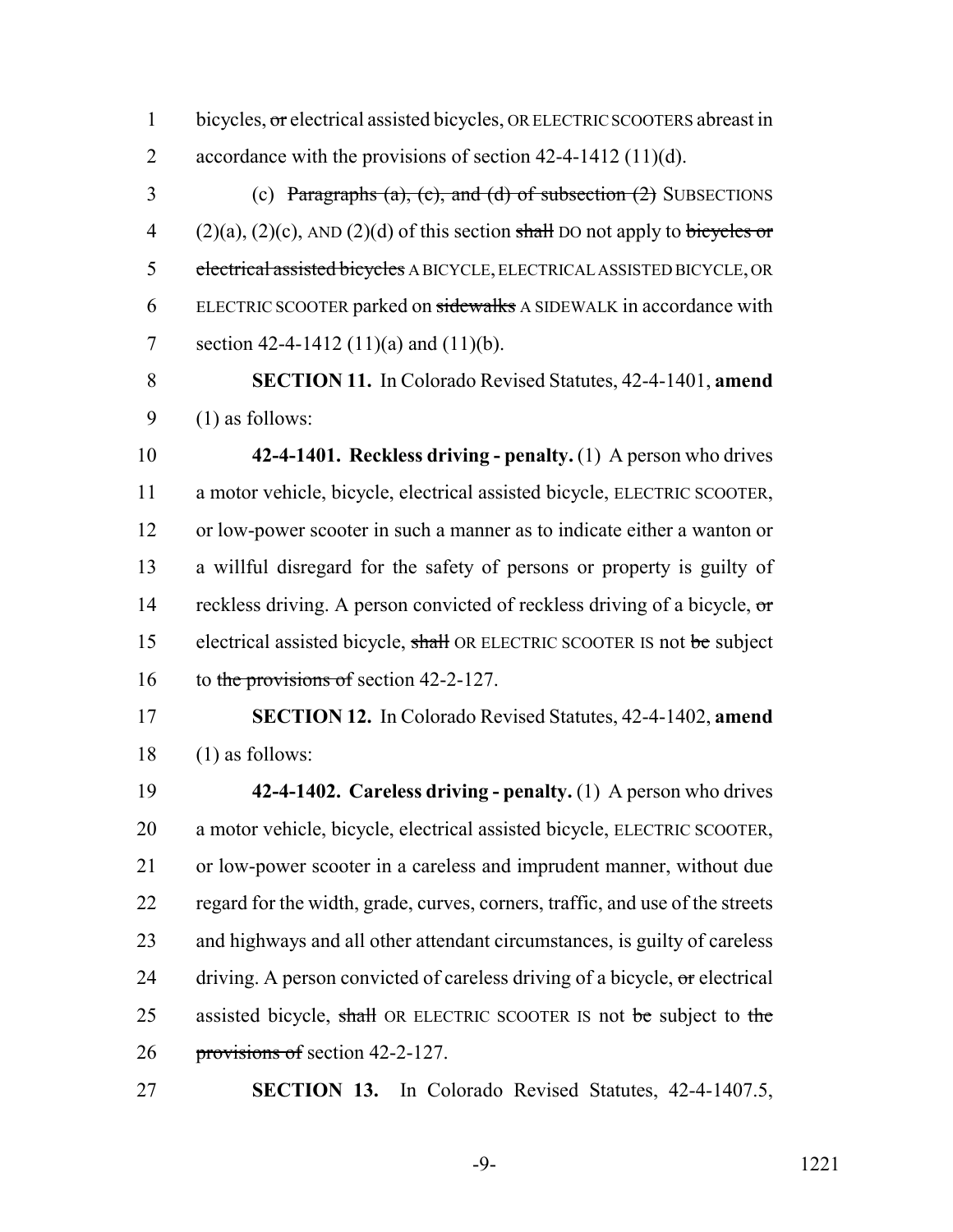**amend** (3)(g) as follows:

 **42-4-1407.5. Splash guards - when required.** (3) This section does not apply to:

 (g) Bicycles, or electrical assisted bicycles, OR ELECTRIC SCOOTERS.

 **SECTION 14.** In Colorado Revised Statutes, 42-4-1412, **amend** (1), (3), (4), (5)(a) introductory portion, (5)(c) introductory portion, (6), 8 (7), (8)(a), (8)(b), (9), (10)(a), (10)(b), (10)(c), (11), (12)(b), and (13) as follows:

 **42-4-1412. Operation of bicycles, electric scooters, and other human-powered vehicles.** (1) A person riding a bicycle, or electrical assisted bicycle, OR ELECTRIC SCOOTER has all of the rights and duties applicable to the driver of any other vehicle under this article 4, except as to special regulations in this article 4, except as provided in section 15 42-4-1412.5, and except as to those provisions which THAT by their 16 nature can have no application. Said BICYCLE, ELECTRICAL ASSISTED BICYCLE, OR ELECTRIC SCOOTER riders shall comply with the rules set forth in this section and section 42-4-221, and, when using streets and highways within incorporated cities and towns, are subject to local 20 ordinances regulating the operation of bicycles, and electrical assisted bicycles, AND ELECTRIC SCOOTERS as provided in section 42-4-111. Notwithstanding any contrary provision in this article 4, when a county or municipality has adopted an ordinance or resolution pursuant to section 42-4-1412.5, riders are subject to the local ordinance or resolution.

25 (3) No A bicycle, or electrical assisted bicycle, OR ELECTRIC SCOOTER shall NOT be used to carry more persons at one time than the number for which it is designed or equipped.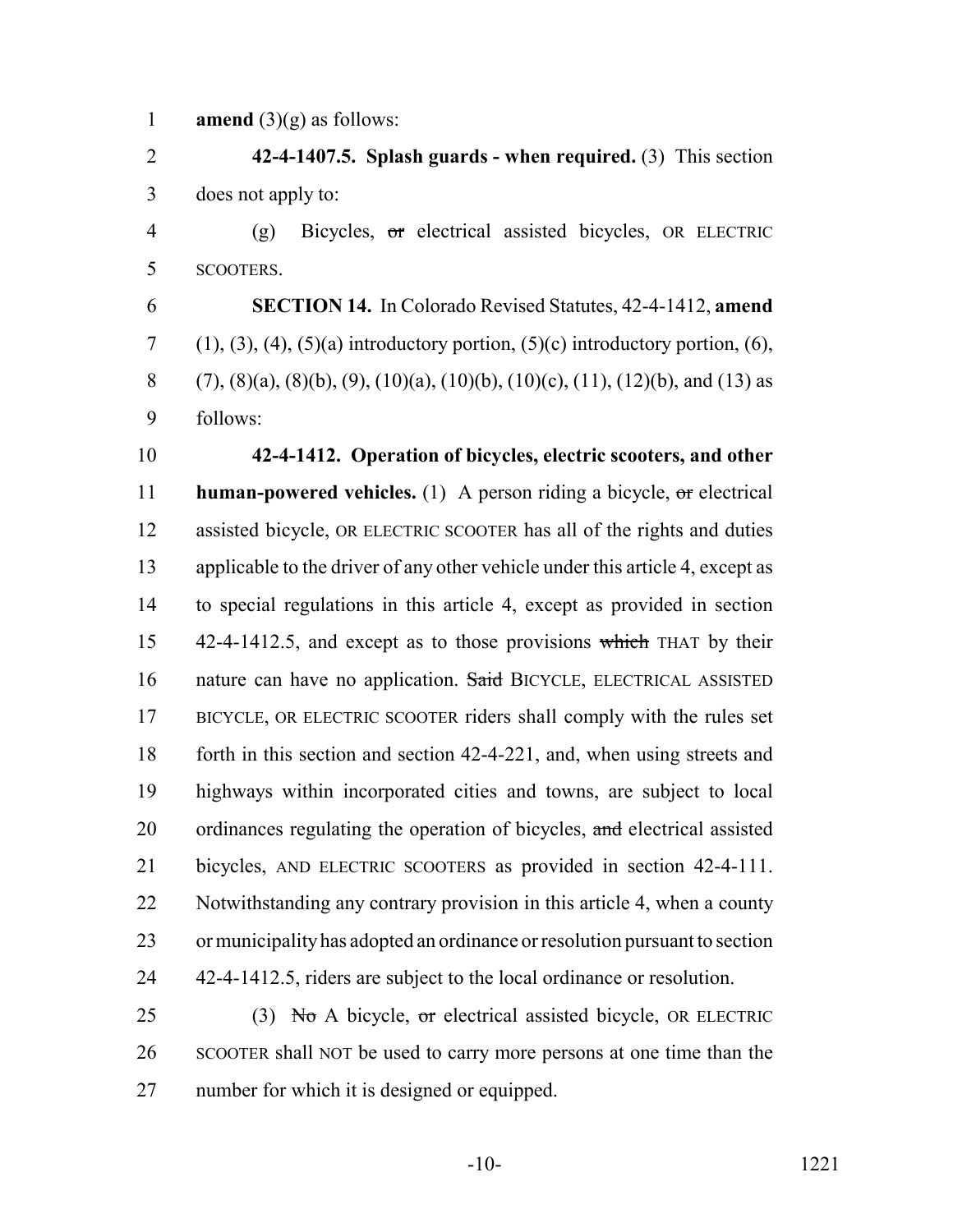1 (4) No A person riding upon  $\frac{dy}{dx}$  A bicycle, or electrical assisted 2 bicycle, OR ELECTRIC SCOOTER shall NOT attach the same or himself or 3 herself VEHICLE OR THE RIDER to any motor vehicle upon a roadway.

4 (5) (a) Any person operating a bicycle,  $\sigma r$  an electrical assisted bicycle, OR ELECTRIC SCOOTER upon a roadway at less than the normal speed of traffic shall ride in the right-hand lane, subject to the following conditions:

 (c) A person operating a bicycle, or an electrical assisted bicycle, OR ELECTRIC SCOOTER upon a one-way roadway with two or more marked 10 traffic lanes may ride as near to the left-hand curb or edge of such THE 11 roadway as judged safe by the bicyclist RIDER, subject to the following conditions:

 (6) (a) Persons riding bicycles, or electrical assisted bicycles, OR ELECTRIC SCOOTERS upon a roadway shall not ride more than two abreast except on paths or parts of roadways set aside for the exclusive use of bicycles AND ELECTRIC SCOOTERS.

 (b) Persons riding bicycles, or electrical assisted bicycles, OR ELECTRIC SCOOTERS two abreast shall not impede the normal and reasonable movement of traffic and, on a laned roadway, shall ride within a single lane.

21 (7) A person operating a bicycle, or electrical assisted bicycle, OR ELECTRIC SCOOTER shall keep at least one hand on the handlebars at all times.

24 (8) (a) A person riding a bicycle,  $\sigma$ r electrical assisted bicycle, OR ELECTRIC SCOOTER intending to turn left shall follow a course described in sections 42-4-901 (1), 42-4-903, and 42-4-1007 or may make a left turn 27 in the manner prescribed in paragraph  $(b)$  of this subsection  $(8)$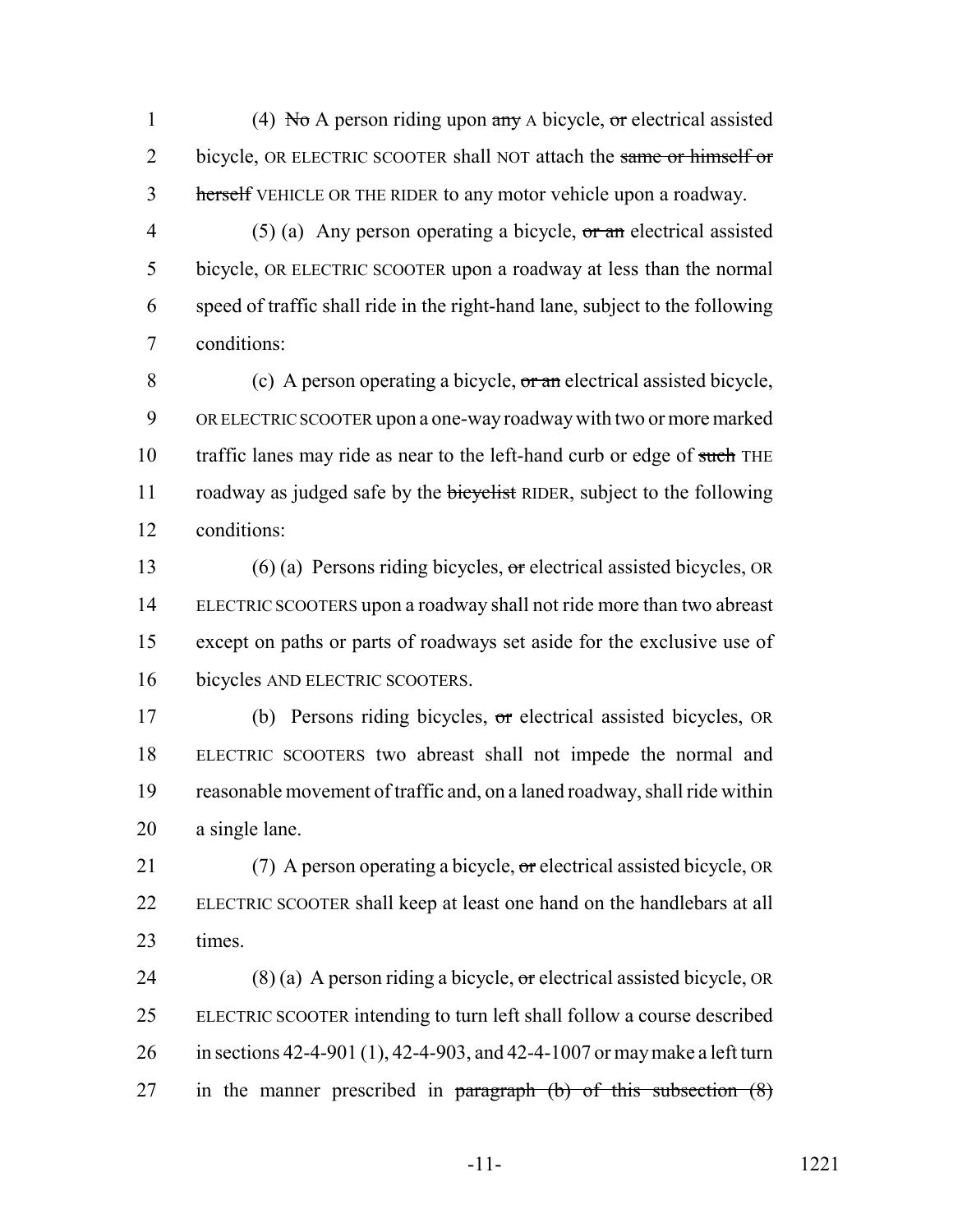1 SUBSECTION (8)(b) OF THIS SECTION.

2 (b) A person riding a bicycle, or electrical assisted bicycle, OR 3 ELECTRIC SCOOTER intending to turn left shall approach the turn as closely 4 as practicable to the right-hand curb or edge of the roadway. After 5 proceeding across the intersecting roadway to the far corner of the curb 6 or intersection of the roadway edges, the bicyclist RIDER shall stop, as 7 much as practicable, out of the way of traffic. After stopping, the bicyclist 8 RIDER shall yield to any traffic proceeding in either direction along the 9 roadway that the bicyclist RIDER had been using. After yielding and 10 complying with any official traffic control device or police officer 11 regulating traffic on the highway along which the bicyclist RIDER intends 12 to proceed, the bicyclist RIDER may proceed in the new direction.

 (9) (a) Except as otherwise provided in this subsection (9), every 14 person riding a bicycle, or electrical assisted bicycle, OR ELECTRIC SCOOTER shall signal the intention to turn or stop in accordance with 16 section 42-4-903; except that a person riding a bicycle, or electrical assisted bicycle, OR ELECTRIC SCOOTER may signal a right turn with the right arm extended horizontally.

 (b) A signal of intention to turn right or left when required shall be given continuously during not less than the last one hundred feet 21 traveled by the bicycle, or electrical assisted bicycle, OR ELECTRIC 22 SCOOTER before turning and shall be given while the bicycle,  $\sigma$  electrical assisted bicycle, OR ELECTRIC SCOOTER is stopped waiting to turn. A signal by hand and arm need not be given continuously if the hand is 25 needed in the control or operation of the bicycle,  $\sigma$  electrical assisted bicycle, OR ELECTRIC SCOOTER.

27 (10) (a) A person riding a bicycle,  $\sigma$ r electrical assisted bicycle, OR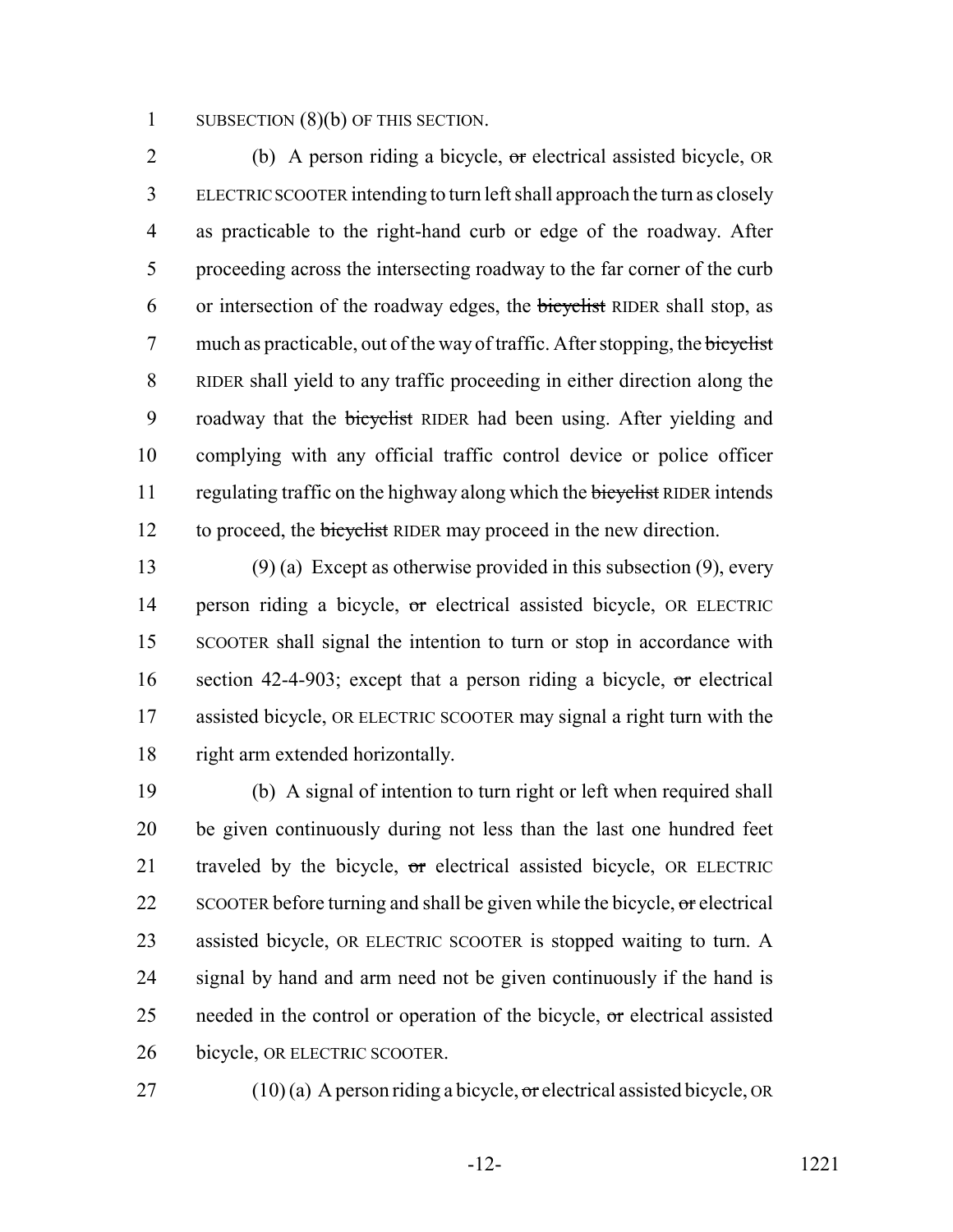ELECTRIC SCOOTER upon and along a sidewalk or pathway or across a roadway upon and along a crosswalk shall yield the right-of-way to any pedestrian and shall give an audible signal before overtaking and passing 4 such THE pedestrian. A person riding a bicycle, ELECTRICAL ASSISTED BICYCLE, OR ELECTRIC SCOOTER in a crosswalk shall do so in a manner that is safe for pedestrians.

 (b) A person shall not ride a bicycle, or electrical assisted bicycle, OR ELECTRIC SCOOTER upon and along a sidewalk or pathway or across 9 a roadway upon and along a crosswalk where such THE use of bicycles, 10 or electrical assisted bicycles, OR ELECTRIC SCOOTERS is prohibited by official traffic control devices or local ordinances. A person riding a 12 bicycle, or electrical assisted bicycle, OR ELECTRIC SCOOTER shall dismount before entering any crosswalk where required by official traffic control devices or local ordinances.

 (c) A person riding or walking a bicycle, or electrical assisted bicycle, OR ELECTRIC SCOOTER upon and along a sidewalk or pathway or 17 across a roadway upon and along a crosswalk shall have HAS all the rights and duties applicable to a pedestrian under the same circumstances, 19 including but not limited to, the rights and duties granted and required by section 42-4-802.

21 (11) (a) A person may park a bicycle,  $\sigma$ r electrical assisted bicycle, OR ELECTRIC SCOOTER on a sidewalk unless prohibited or restricted by an official traffic control device or local ordinance.

24 (b) A bicycle, or electrical assisted bicycle, OR ELECTRIC SCOOTER 25 parked on a sidewalk shall MUST not impede the normal and reasonable movement of pedestrian or other traffic.

27 (c) A bicycle, or electrical assisted bicycle, OR ELECTRIC SCOOTER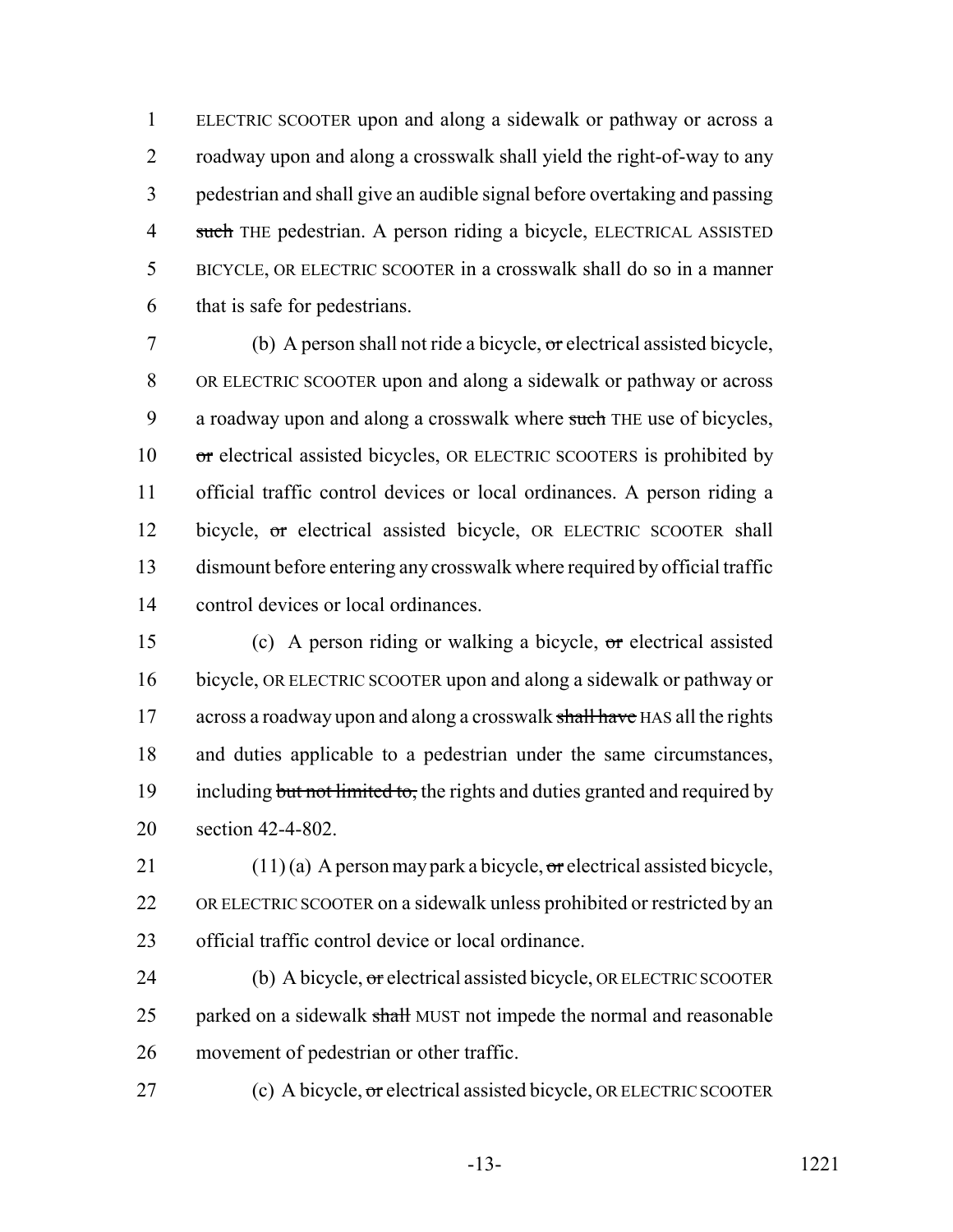1 may be parked on the road at any angle to the curb or edge of the road at 2 any location where parking is allowed.

3 (d) A bicycle, or electrical assisted bicycle, OR ELECTRIC SCOOTER 4 may be parked on the road abreast of another such bicycle or ONE OR 5 MORE bicycles OR ELECTRIC SCOOTERS near the side of the road or any 6 location where parking is allowed in such a manner as does not impede 7 the normal and reasonable movement of traffic.

8 (e) In all other respects, bicycles,  $\sigma$ relectrical assisted bicycles, OR 9 ELECTRIC SCOOTERS parked anywhere on a highway shall MUST conform 10 to the provisions of part 12 of this article ARTICLE 4 regulating the 11 parking of vehicles.

12 (12) (b) IF any person riding a bicycle, or electrical assisted 13 bicycle, who OR ELECTRIC SCOOTER violates any provision of this article 14 ARTICLE 4 other than this section which THAT is applicable to such a 15 vehicle and for which a penalty is specified, shall be THE PERSON IS 16 subject to the same specified penalty as any other vehicle; except that 17 section 42-2-127 shall DOES not apply.

18 (13) Upon request, the law enforcement agency having 19 jurisdiction shall complete a report concerning an injury or death incident 20 that involves a bicycle,  $\sigma$ r electrical assisted bicycle, OR ELECTRIC 21 SCOOTER on the roadways of the state, even if such THE accident does not 22 involve a motor vehicle.

23 **SECTION 15.** In Colorado Revised Statutes, 42-4-1412.5, **24 amend** (1)(a), (1)(c), and (1)(d); and **add** (2.5) as follows:

25 **42-4-1412.5. Local adoption of alternative regulation of** 26 **bicycles and electric scooters approaching intersections - alternative** 27 **regulation described - validity of existing local resolution -**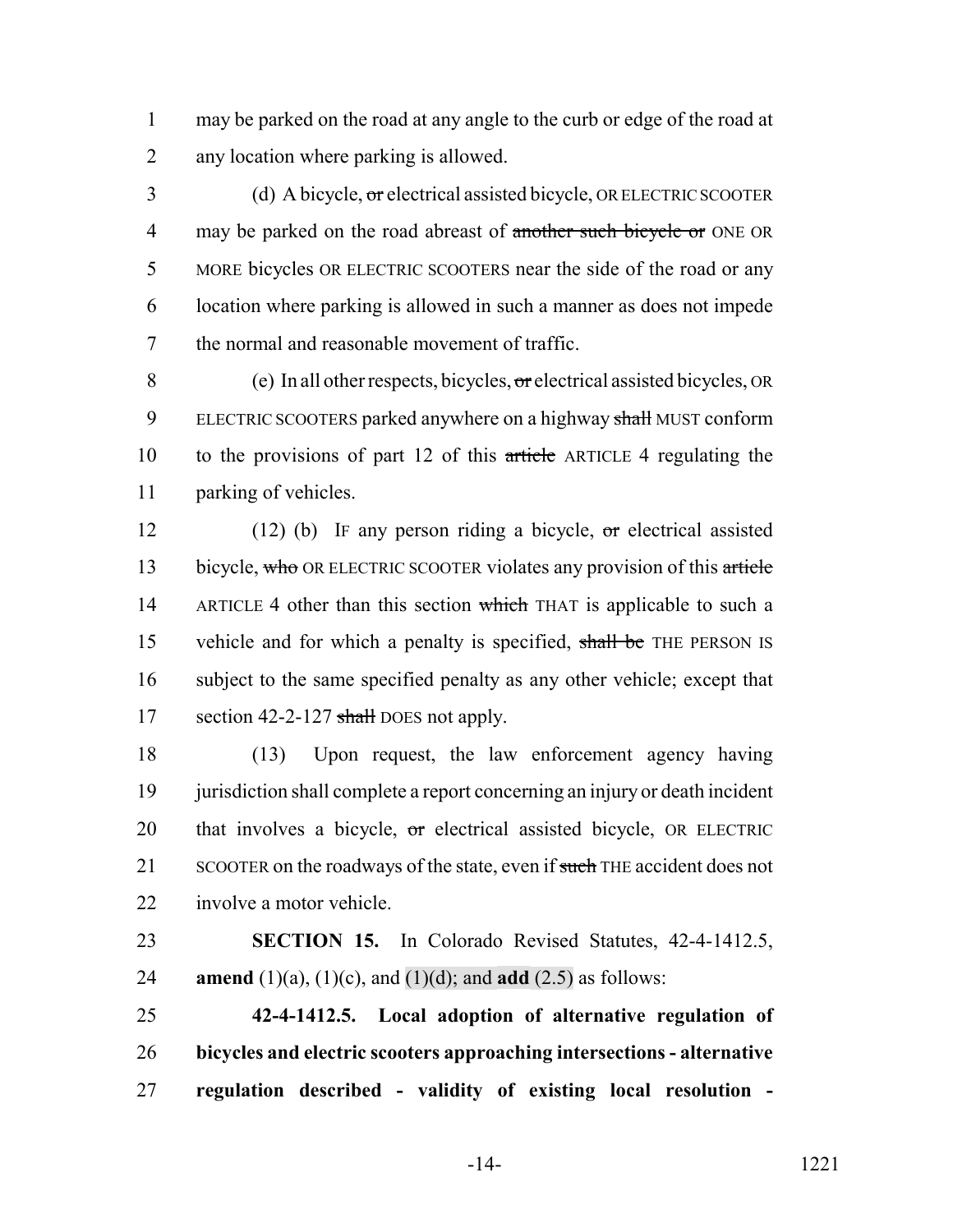**definitions.** (1) A county or municipality may adopt an ordinance or resolution implementing this section. If a county or municipality adopts an ordinance or resolution pursuant to this section, the ordinance or resolution must specify the following:

 (a) A person riding a bicycle, or electrical assisted bicycle, OR ELECTRIC SCOOTER and approaching an intersection of a roadway with a stop sign shall slow down and, if required for safety, stop before entering the intersection. If a stop is not required for safety, the person shall slow to a reasonable speed and yield the right-of-way to any traffic or pedestrian in or approaching the intersection. After the person has slowed to a reasonable speed and yielded the right-of-way if required, the person may cautiously make a turn or proceed through the intersection without stopping.

 (c) A person riding a bicycle, or electrical assisted bicycle, OR ELECTRIC SCOOTER and approaching an intersection of a roadway with an illuminated red traffic control signal shall stop before entering the intersection and shall yield to all other traffic and pedestrians. Once the person has yielded, the person may cautiously proceed in the same direction through the intersection or make a right-hand turn. When a red traffic control signal is illuminated, a person shall not proceed through the intersection or turn right if an oncoming vehicle is turning or preparing to turn left in front of the person.

23 (d) A person riding a bicycle, or electrical assisted bicycle, OR ELECTRIC SCOOTER approaching an intersection of a roadway with an illuminated red traffic control signal may make a left-hand turn only if 26 turning onto a one-way street and only after stopping and yielding to other traffic and pedestrians. However, a person shall not turn left if a vehicle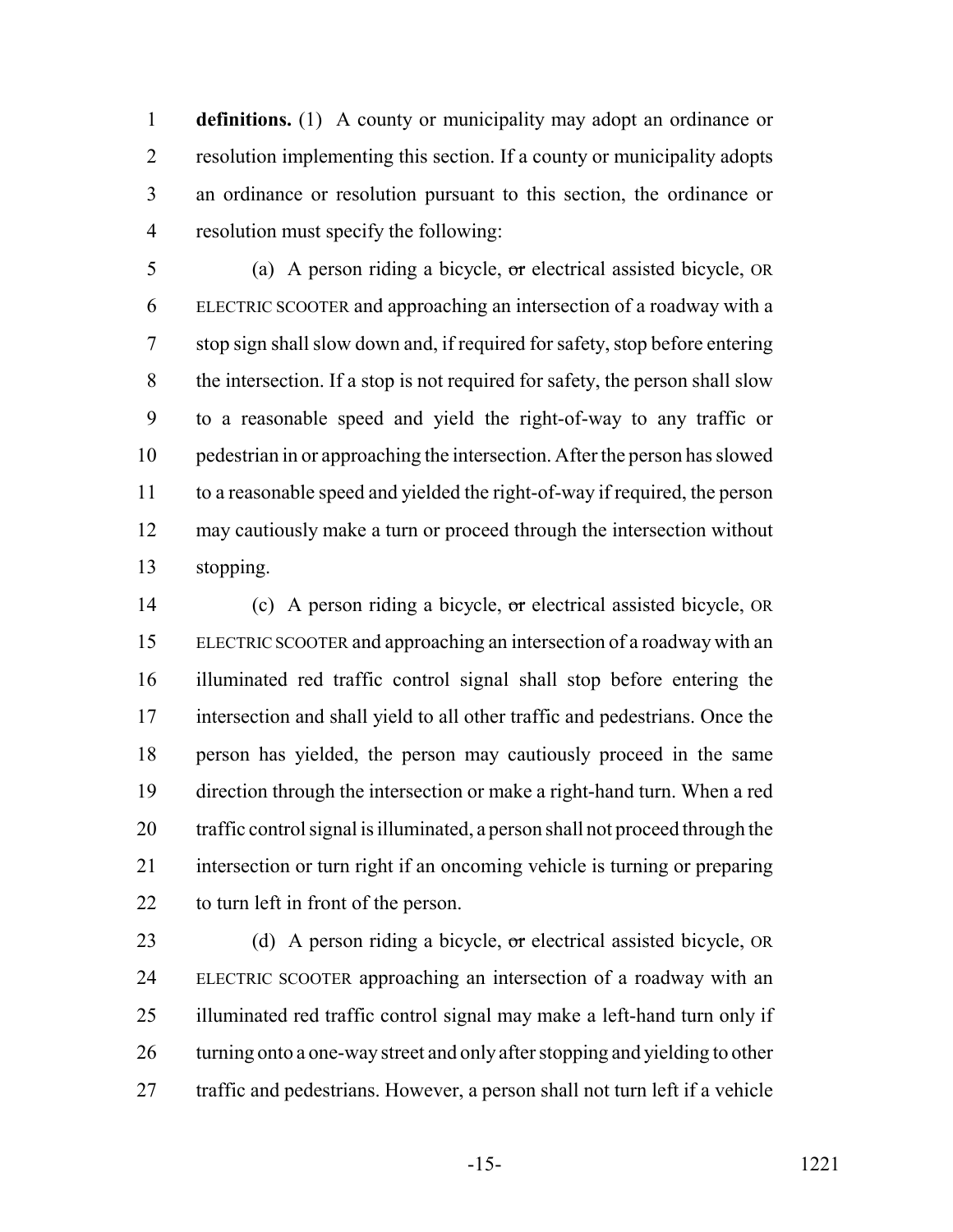is traveling in the same direction as the person and the vehicle is turning or preparing to turn left. If the person is not turning left onto a one-way street, the person shall not make a left-hand turn at an intersection while a red traffic control signal is illuminated. (2.5) NOTHING IN THIS SECTION AFFECTS THE VALIDITY OF AN ORDINANCE ORRESOLUTION THAT A MUNICIPALITY, COUNTY, OR CITY AND COUNTY ADOPTED PURSUANT TO THIS SECTION IF THE ORDINANCE OR RESOLUTION: (a) WAS ADOPTED BEFORE THE EFFECTIVE DATE OF THIS SUBSECTION (2.5); AND (b) APPLIES TO ELECTRIC SCOOTERS. **SECTION 16.** In Colorado Revised Statutes, 42-6-102, **amend**  $(10)(a)$  as follows: **42-6-102. Definitions.** As used in this part 1, unless the context otherwise requires: (10) "Motor vehicle" means any self-propelled vehicle that is designed primarily for travel on the public highways and is generally and commonly used to transport persons and property over the public highways, including trailers, semitrailers, and trailer coaches, without motive power. "Motor vehicle" does not include the following: (a) A low-power scooter OR AN ELECTRIC SCOOTER, as BOTH TERMS ARE defined in section 42-1-102; **SECTION 17.** In Colorado Revised Statutes, 42-7-103, **amend** the introductory portion and (8) as follows: **42-7-103. Definitions.** As used in this article ARTICLE 7, unless the context otherwise requires: 27 (8) (a) "Motor vehicle" means every A vehicle which THAT is